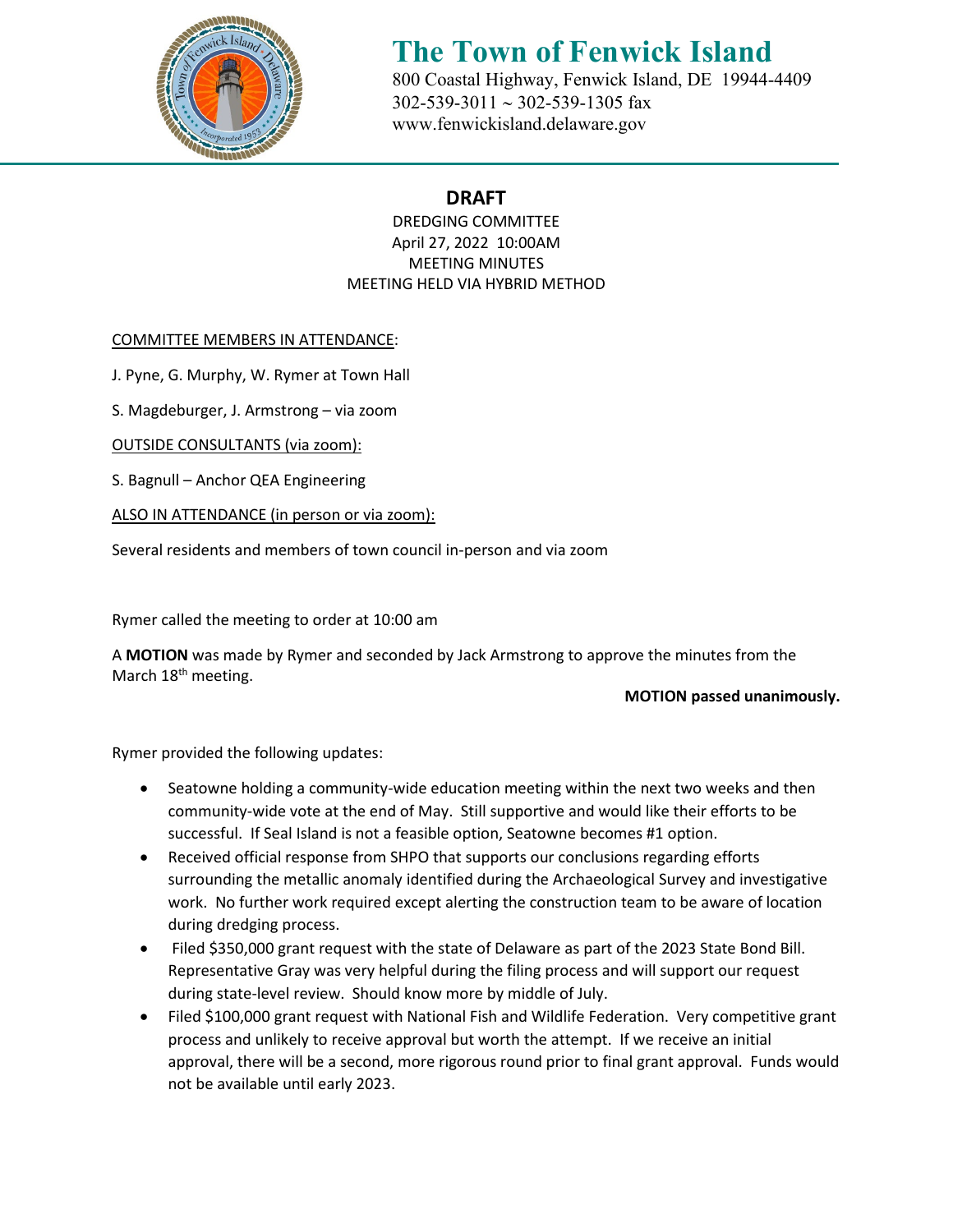

# **The Town of Fenwick Island** 800 Coastal Highway, Fenwick Island, DE 19944-4409

 302-539-3011 ∼ 302-539-1305 fax [www.fenwickisland.delaware.gov](http://www.fenwickisland.delaware.gov/)

Discussion then focused on the recent Joint Permitting Process (JPP) meeting which was held on April 21. Murphy, Rymer and Armstrong attended along with Bagnull and Ram Mohan from Anchor QEA. 15 minute presentation to the key regulatory agencies and then a 45-minute Q&A during which the agencies highlight issues for Fenwick to focus on as part of the actual permit application. Key items from the JPP meeting:

- USACE appreciated our statement of "need and purpose" which does a good job defining and limiting what should be viewed as viable alternative site options
- Discussion around the importance of perimeter materials (hard/rocks vs geobags and softer, nature-based solutions). Will be determined by engineering efforts and erosion models. If a significant amount of rocks is necessary, the project may become cost prohibitive. Perimeter materials and engineering design must be created to support a specific goal related to "sediment retention" (i.e. 90% of sediment retention after 2 years)
- Need to create a hydro-dynamic model to estimate future channel maintenance dredging. Follow-up discussion with DNREC-Wetlands Division will be done to further investigate the need for a pre-construction model vs. post-construction monitoring. Current channels have existed for more than 50 years and never been dredged before. Town not willing to commit/guarantee future dredging regardless of model's results. Combination of timing, need and financial resources available will be primary factors in determining future maintenance dredging. Followup discussion will occur prior to permitting process or spending money towards a hydrodynamic model.
- Need to highlight our proposed Cell Approach to Seal Island. Current estimated volume of 19,000 cubic yards will support only a partial restoration of the original island. Will work with DNREC and USACE on design and vision for future beneficial-use projects for Seal Island (DNREC and/or Fenwick Island).
- Seal Island currently designated as a state regulated wetlands/marsh. Additional paperwork and assessments will be needed during permitting process. Will also have to ensure that design will be consistent with elevation limitations for regulated wetlands (estimate at no more than 2 feet above Mean Higher High-Water levels).
- Anticipate multiple discussions with DE Parks (owner of Seal Island) regarding co-permittees and entire project. Important partner to process. DE Parks remains supportive and interested in the project. Also mentioned the opportunity to use other DE Parks locations if Seal Island is not the best option (i.e. Kayak launch just north of Fenwick Island).

After the JPP meeting discussion, the committee discussed the impact of utilizing Mean Low Water vs. Mean Lower Low Water. Current design is based on dredging to a dept of Minus 4 feet Mean Low Water. Murphy mentioned that all water depth charts in the area are based on MLLW and we should use that as the target. Consider changing to Minus 4 feet Mean Lower Low Water. Possibly increase depth by 2-4 inches. Further research needed and will be discussed in the future. Also discussed channel width (proposed 35-40 feet) and while everyone would appreciate wider and deeper, the proposed channels will meet our goals of providing safer navigation for our recreational boaters.